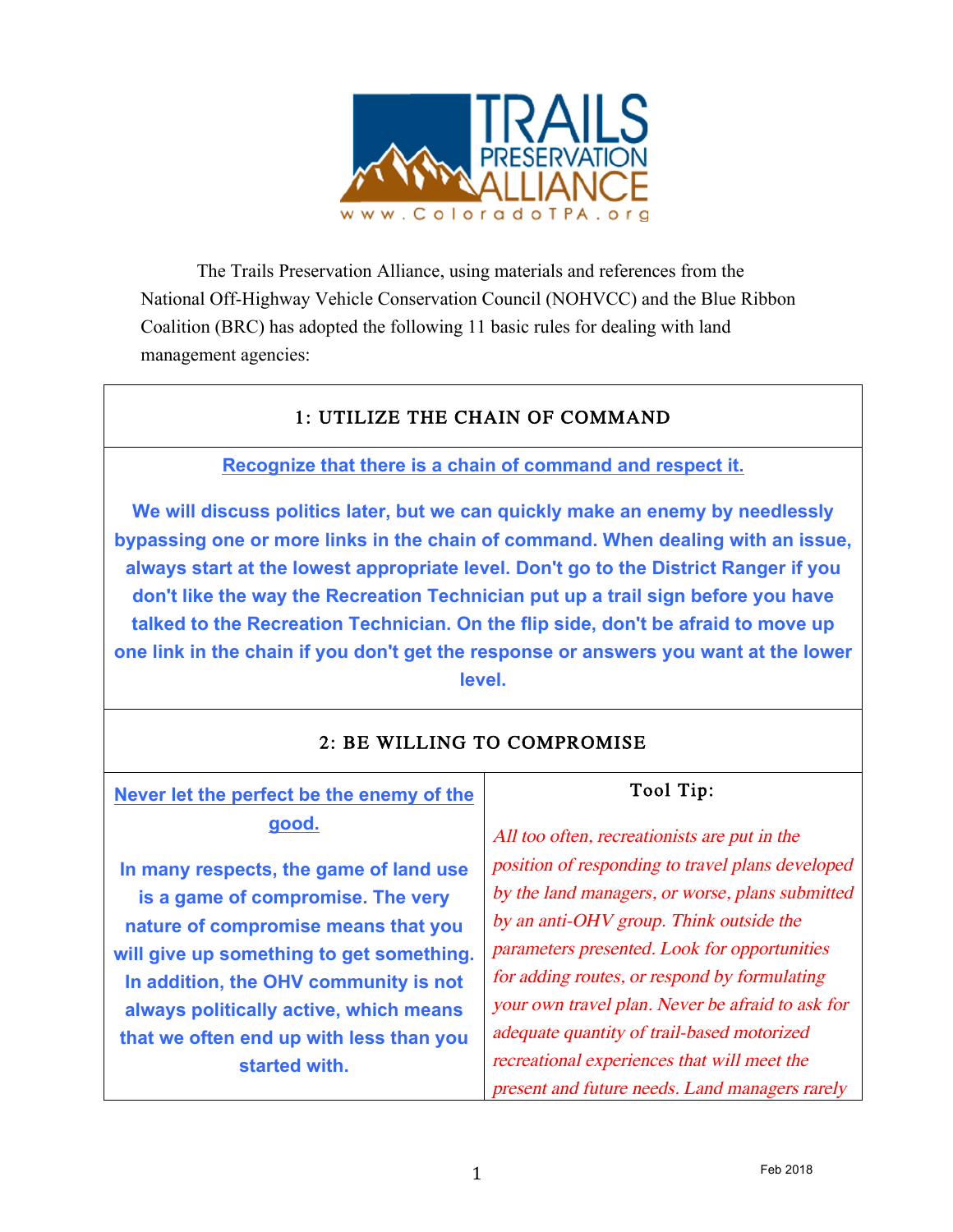suggest the "maximum recreation" alternative, so if we want to ensure adequate opportunity you will need to suggest it on behalf of OHV interests.

#### 3: GET INVOLVED

#### Tool Tip:

**Land Use Planning is a public involvement process, so you must be involved.**

**We need to be honest here. No national OHV advocacy group can save your roads and trails for you. The TPA, COHVCO, BRC and other state and national groups can offer much in the way of assistance, but if the local recreation community doesn't get involved, nobody will. It takes time, it takes effort and it can be extremely frustrating at times. However, we are continually amazed at what a few dedicated people can accomplish.**

One of the easiest ways to get involved is to simply get on the land manager's mailing list. The Forest Service and most BLM offices issue a quarterly update of all their planning projects. This is often called the "Schedule of Proposed Actions" (or SOPA). This document lists all projects either ongoing or proposed in your area.

#### Tool Tip:

The president of your club can't be responsible for everything and land use can take a lot of time. Find someone in your club who is interested in land use and make that person your Land Use Director. The Director reads the SOPA and reports to the club on what issues are going on and what actions are needed.

#### 4: KNOWLEDGE IS POWER

| The more you know about the process,     | Tool Tip:                                         |
|------------------------------------------|---------------------------------------------------|
| the more you can make it work for you.   | Knowledge is power; therefore, learn              |
| Anti-access groups know the process      | everything you can about NEPA and the             |
| and have energetic, paid staff to ensure | planning process. Granted, reading about NEPA     |
| the process works for them. We are       | isn't exactly our preference for bedtime reading, |
| relatively new to the game and don't     | but you need to learn it. Nearly every BLM        |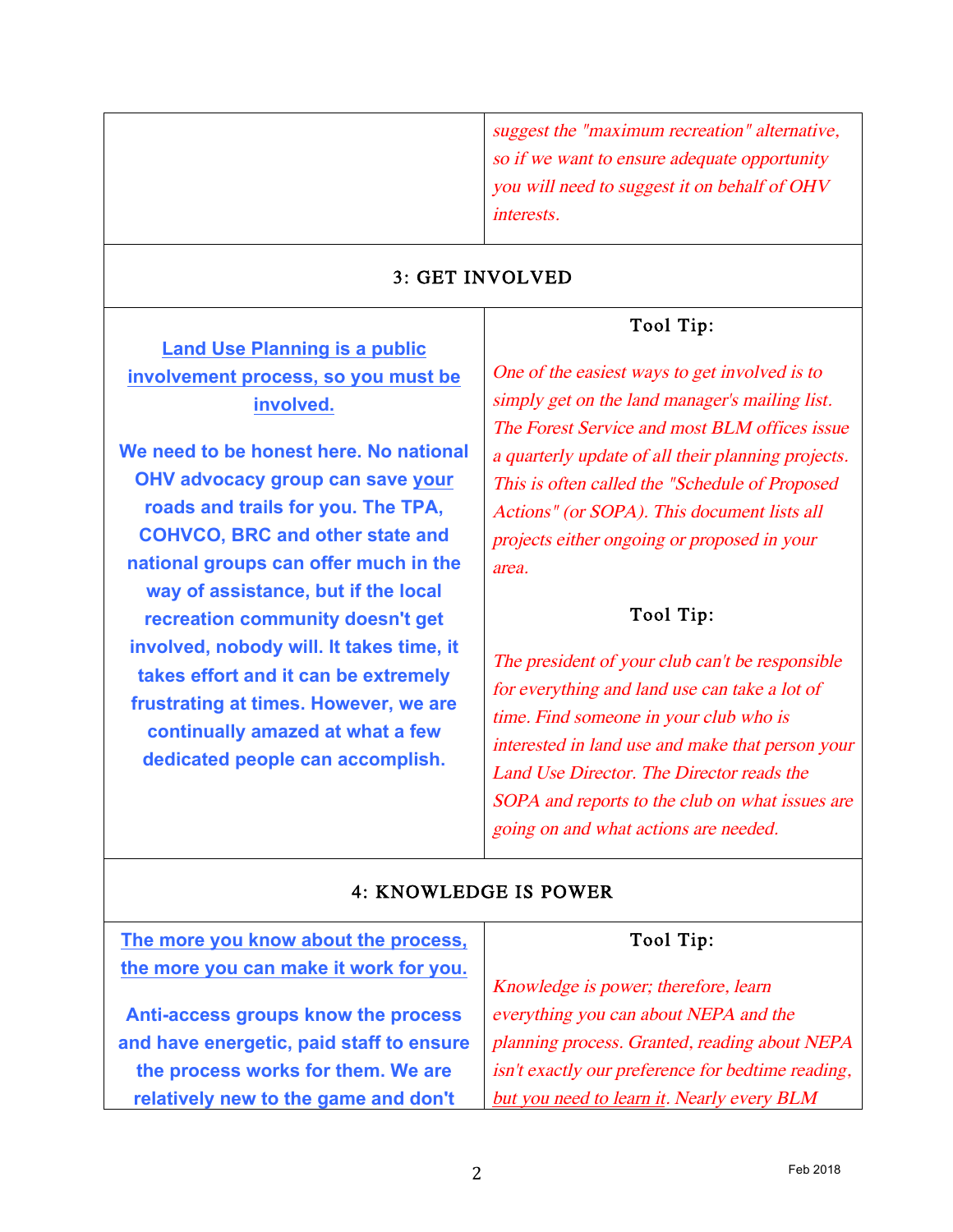**have paid staff, so we need to work smarter and harder to turn our past losses into future wins.**

field office and Forest Service district office has a NEPA Specialist. These folks know NEPA and are passionate when talking about it. Find out who your local NEPA staff person is and talk to him/her. They are often the person listed on the scoping letter as "send comments to:" They will help you understand the process. More importantly, they will learn who their "interested public" is and you will have the opportunity to explain your position and help them understand your activity. That's right, they probably don't pursue your form of recreation and don't understand why you do. Knowledge is power. Educate them.

# Tool Tip:

Stay up on current affairs at all levels – state, federal and local. Assign someone in your group to read the local newspaper and monitor the local TV and radio stations about issues related to OHV activity in your area. Disseminate this info to your members. Again, knowledge is power.

# 5: PUT IT IN WRITING

#### **If it isn't in writing, it didn't happen.**

**This is one of the most important things for OHV access advocates, and it's also one that folks too often forget to do. We must face the reality that the good old days of a handshake and a smile are gone.**

# Tool Tip:

Agency staffers transfer or retire. Verbal agreements can be forgotten. Agency goals and priorities change. Your input must be reduced to writing no matter how well you know agency personnel or how many meetings you attend. Likewise, any agency agreements, MOUs or commitments must be in writing.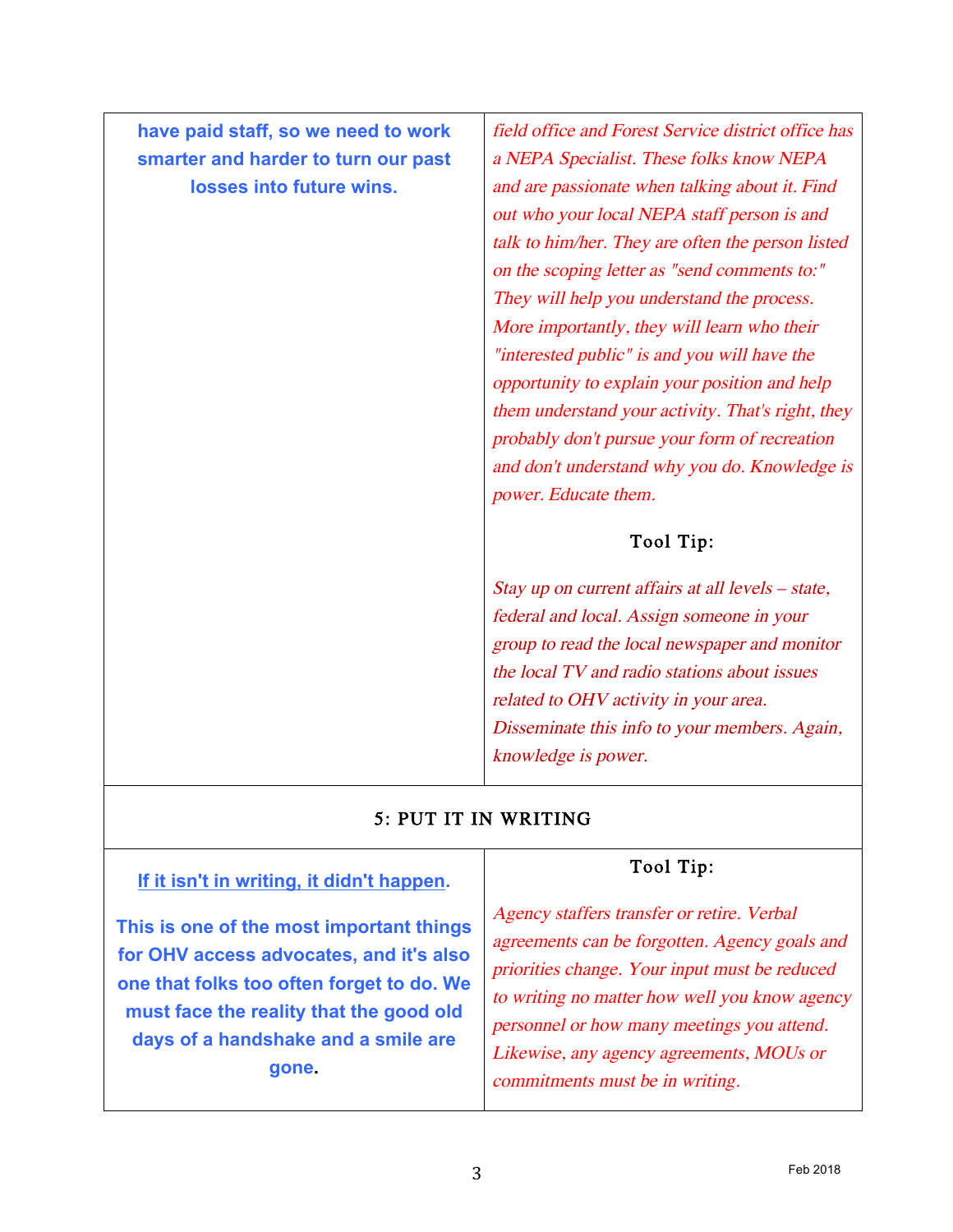# Tool Tip:

Whenever a project comes up that you are interested in, start a project file and keep a record of everything related to this project: scoping letter, SOPA, all correspondence, notes from telephone conversations, newspaper articles, notes from public meetings, etc. Do this at the beginning of a project, not when things start going wrong.

#### 6: DON'T ASSUME

# **Don't assume that someone else will look out for your best interests.**

**Again, the days of the "good old boy" are gone. You may have a good friend in the local agency office, but that person is still an agency employee who must act and respond to agency policies and priorities. If you don't have a friend in the local office, read and heed this tool tip.**

# Tool Tip:

Does your local district ranger, field manager, or recreation specialist know who you are and what your interests are? They won't know what's important to you unless you tell them. It's not that hard - they're real people. Pick up the phone and make an appointment to talk to them. Again, knowledge is power, so educate them.

# 7: ASK FOR HELP

| There is often a lack of knowledge and                           | Tool Tip:                                                                                             |
|------------------------------------------------------------------|-------------------------------------------------------------------------------------------------------|
| understanding about motorized<br>recreation within the agencies. | Take your local agency personnel out on a field<br>trip so they can learn about you and our sport. It |
| There are a lot of resources available to                        | is of the utmost importance that they have fun                                                        |
| land managers who lack specific                                  | and have a positive experience. We don't want                                                         |
| motorized trail based management                                 | tired people and we don't want to injure people,                                                      |
| expertise. Have your local BLM staff                             | so keep it short and keep it easy. A good forum                                                       |
| person or Forest Service recreation staff                        | to consider is a mock poker run with a BBQ in                                                         |
| contact the TPA, COHVCO or BRC and                               | the middle for a lunch break. This is easy to set                                                     |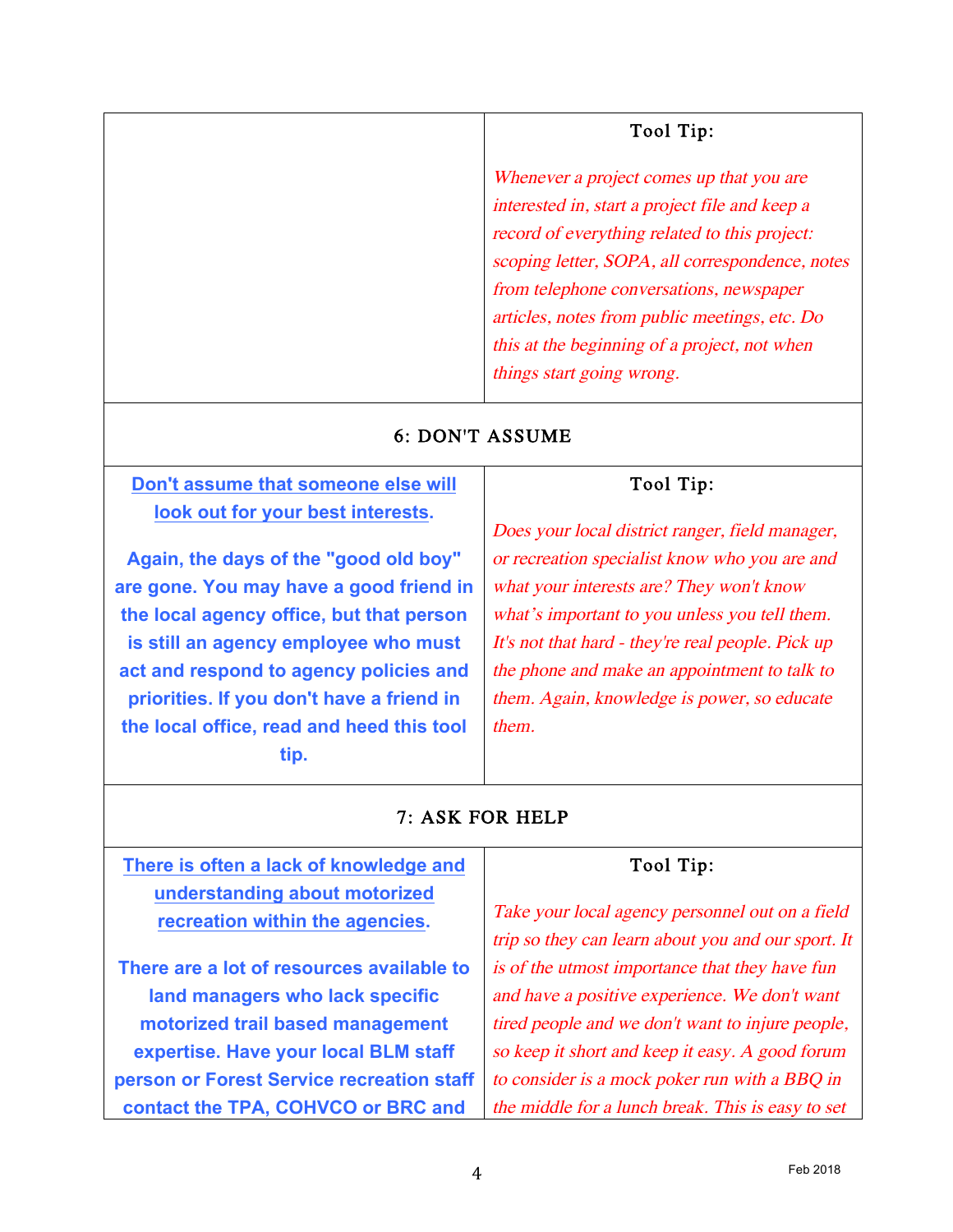**learn about the resources available to help them manage OHV use.**

up, it's fun, and most agency personnel have no idea what a poker run is. Knowledge is power.

# 8: SPEAK UP

# **Attending a meeting is not the same as speaking at a meeting.**

**No one will know who you are or what your interests are if you just sit with your arms folded across your chest and listen to everyone else. We often hear, "I can wrench my bike, but I can't get up and talk in front of other people. Let someone else do it." Number one, there is no one else. Number two, we are mom and pop representing the grass roots of America. We don't have to be smooth, we don't have to be polished, and we don't have to be eloquent. But we do have to remain calm and be polite and courteous. Most of us can do that, so let's do it. Remember, if we're not at the table, we'll be on the menu.**

# 9: DON'T COUNT ON HISTORICAL USE

#### **Historical use does not guarantee future use.**

**You can never assume that just because you've always done an activity that you'll always be able to do that activity. We hear it all the time, "That road has been open for 50 years!" It's sad to say, but it doesn't matter. The land managers do not factor that into the equation. Today, each road or trail must "add something" to the transportation system. We can no longer rely on historical use as a reason to keep roads and trails open. Rather, we must tell the land manager "why" it should be open, and what features the road or trail has that makes it an enjoyable recreation experience.**

# 10: EXTERNAL 3 P's: Politics, Politics, Politics

|                                              | Tool Tip:                                  |
|----------------------------------------------|--------------------------------------------|
|                                              | <b>WE MUST ENTER THE POLITICAL</b>         |
| <b>District Rangers, Forest Supervisors,</b> | ARENA. When the staff at BRC was preparing |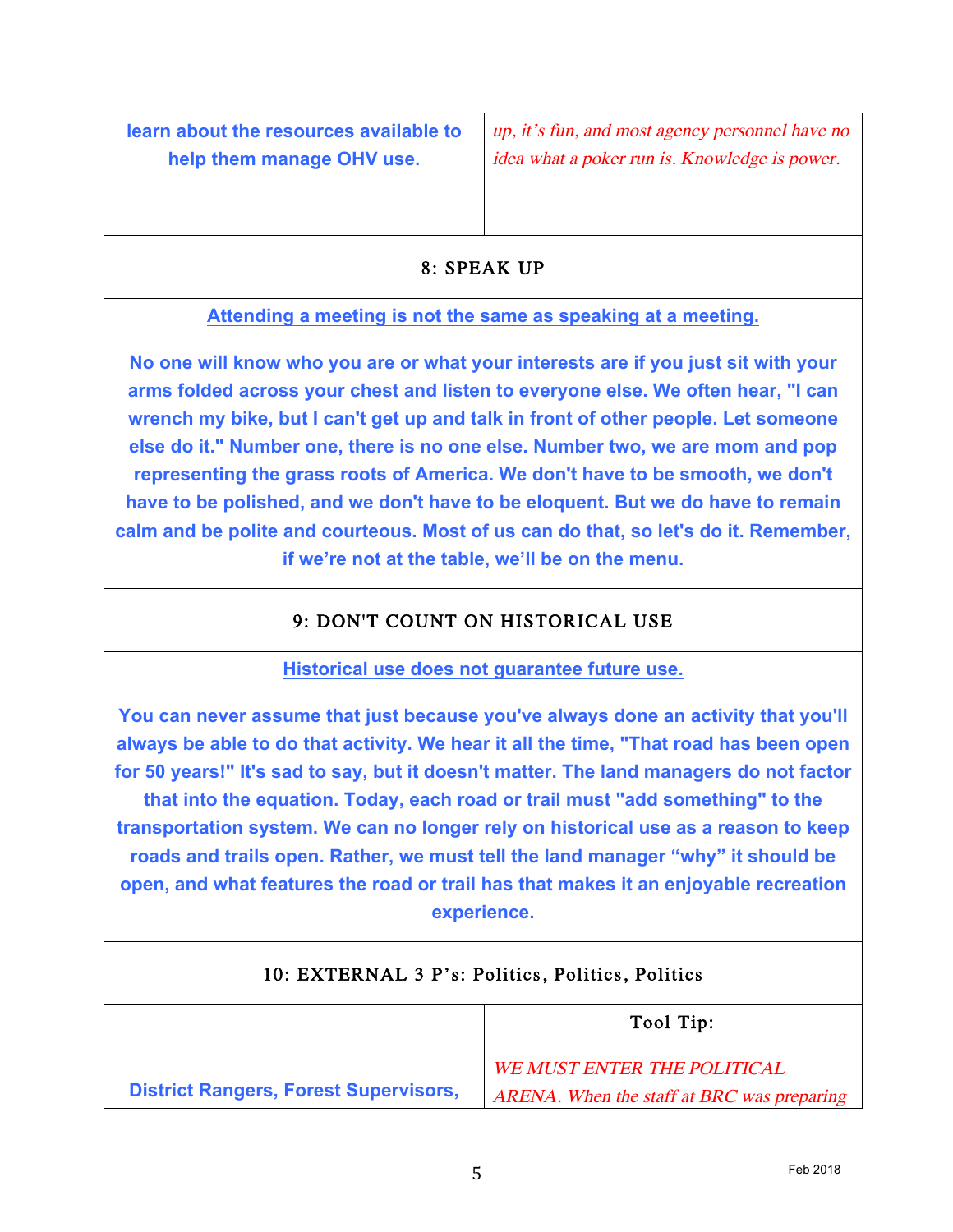**Field Managers, and District Managers are the decision makers and they operate in the political arena. Their job is to "serve" the public and to try to make "balanced" decisions, but politics go a long way in determining who is served and what is balanced. Clark Collins, Blue Ribbon Coalition Founder, has a famous story about this when he was told that he wasn't going to win an issue because he was "politically insignificant." At the time, that was true, but that statement drove Clark into action and through the exercise of the 3 P's became politically significant and won. It boils down to our choice: we can whine and snivel, remain insignificant, and lose. Or, we can keep our eyes on the prize, take charge, become significant, and win.**

our Member Handbook, Clark Collins, BRC's Founder came into our office and closed the door behind him. (Whenever Clark Collins closes the door behind him, you know something important is about to be said.)

#### Collins told us:

"The single most important thing to do during a planning process is to establish a close working relationship with the local staff of your elected representatives. Those relationships can influence the process and will help you keep roads and trails open."

# Tool Tip:

There's an old saying that politics makes strange bedfellows and it's true. This is a game of politics. We may have philosophical differences that will never be resolved, but NEVER alienate anybody- even the wilderness advocate. You and the equestrian or you and the mountain biker may be working shoulder to shoulder on the next issue. Elected officials at all levels like to see compromise and consensus among competing interests. It makes their job easier and produces more favorable outcomes.

# 11: INTERNAL 3 P's: Patience, Persistence, Pressure

**We don't become politically significant overnight. We don't always win. The land use battles never stop. There can be a high level of frustration, and these planning processes can take years to complete. But again, if we don't have** 

# Tool Tip:

We all have a comfort zone where we feel warm, fuzzy, and safe, but at some point, we have to force ourselves out of that comfort zone and take action. How much are we willing to